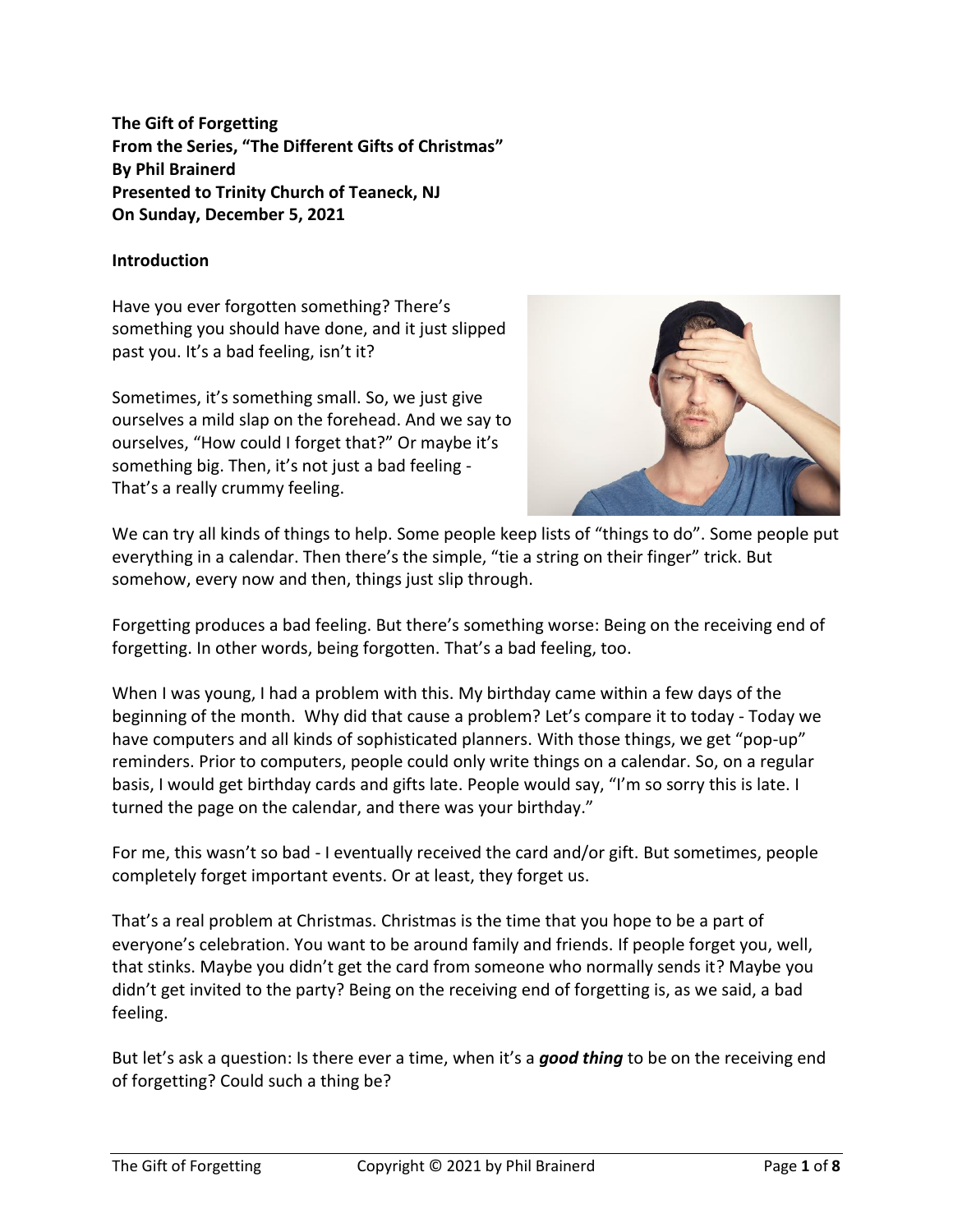We're in our Advent series, "The Different Gifts of Christmas". Today, we have something different - We're going to talk about "The gift of forgetting".

Let's start by considering a well-known Christmas story. Two-Thousand years ago, some shepherds were spending the night looking over their sheep. All of a sudden, an angel appeared to them. The angel brought along some friends - Lots of friends. They had a very important message. Here's what they said.

13 Suddenly a great company of the heavenly host appeared with the angel, praising God and saying, 14 "Glory to God in the highest heaven, and on earth peace to those on whom his favor rests.'" (Luke 2:13-14)

Look at that: "…on earth peace". On the date this message is being presented, we're observing the second day of the Advent holiday season. On this day, we consider the topic of peace.

Peace. Peace is one of those things that everyone wants. Maybe it's the parent of small children? Think about that rare quiet moment when the kids aren't fighting with each other. Maybe it's the busy office worker whose phone is always ringing. Wouldn't it be nice to be able to have some quiet so you can get ahead on your work?

But that's not the kind of peace we're talking about. When the angels appeared to the shepherds on that night so long ago, they proclaimed a different kind of peace than most people would expect. To understand it, you have to understand the state of our world.

Let me give a warning: There may be totally new stuff ahead. If you're one of our regulars, some of what you're about to hear is review - It's familiar. If you're new, it could be that you're about to hear something totally new. This may be unlike anything you're ever heard before. So, hang in.

You see, when we as human beings look around, we don't see everything. Much of the universe is invisible to us. Imagine that you wake up one morning and you look out your window. Maybe you see a bit of green - Some trees and bushes. Maybe you see a street. Maybe you see your neighbor's house. Whatever you see, normally you see something that's pretty stable - Maybe even quiet.

But if you could see the world through the eyes of God, here's what you'd see: You'd see a battle. All around us is an invisible world. In that world, there are titanic forces at war with each other. Most people are totally unaware of it.

Let's ask a question: Where did this all come from? Who's fighting in this war? We learn about it in the Bible. Let's read: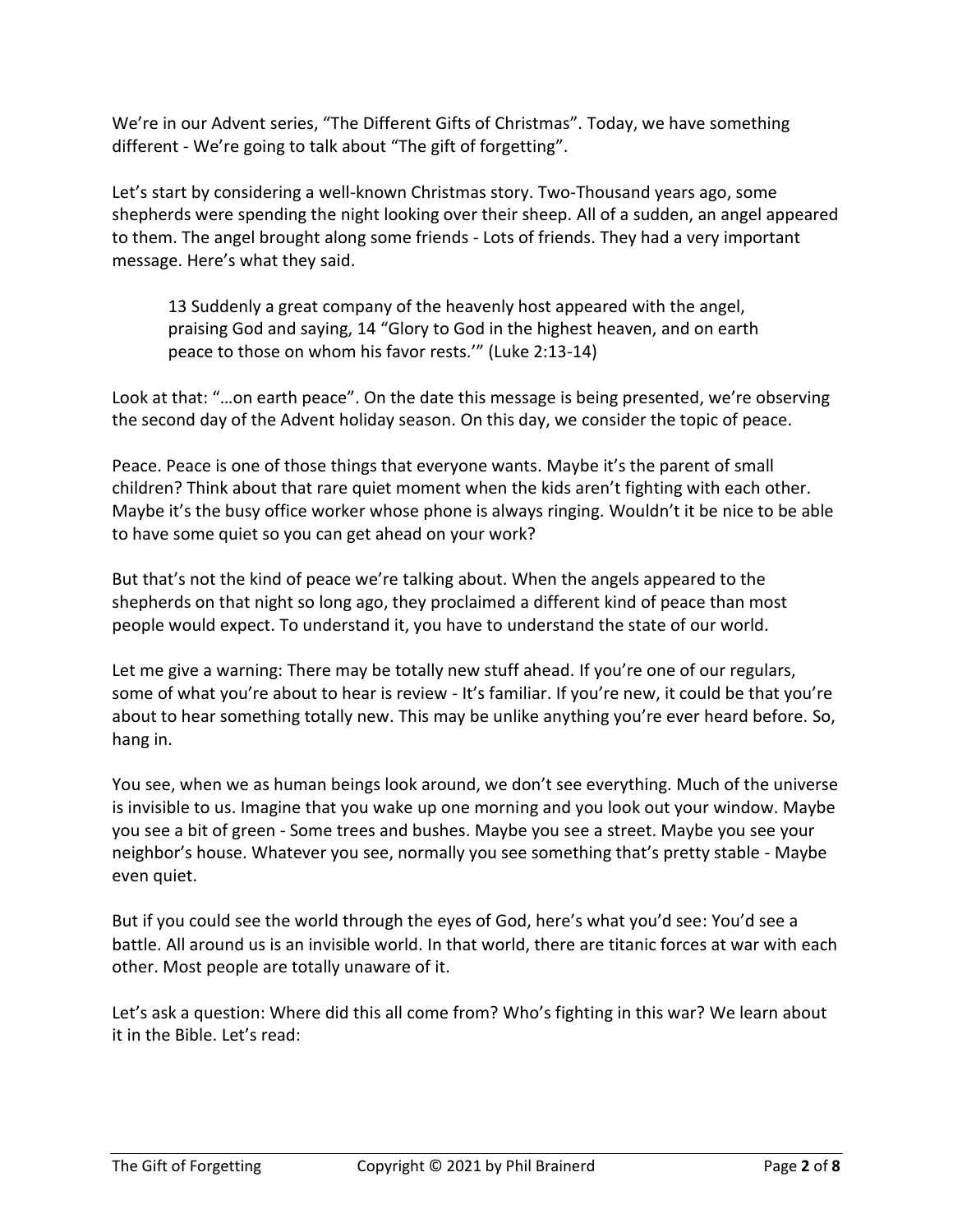- 1 Why do the nations conspire and the peoples plot in vain?
- 2 The kings of the earth rise up and the rulers band together against the Lord and against his anointed, saying,
- 3 "Let us break their chains and throw off their shackles."

(Psalm 2:1-3)

You see, a long, long time ago God created the heavens and the earth. God is the great king of this earth and the whole universe. He sits on the throne. He placed the first humans in the garden of Eden with the intention that they would rule the earth under his leadership.

Sadly, Adam and Eve sinned against God in the garden of Eden. Another way of saying that is to say that they *rebelled* against God. They didn't know it, but when they did that, they started something bigger. As the human race grew, more and more people joined in. Now, it's everyone - It's a world-wide rebellion against God. From the lowest to the highest, we are all involved in the conflict.

Here's where somebody raises their hand, and they say, "Excuse me - I'm not involved in any rebellions!" Sadly, it's possible to be involved in a rebellion without knowing it. Let me give you an example. Many of you are familiar with Martha Stewart. She's a businesswoman who shares all kinds of helpful advice on gracious living. She talks about recipes and decorations for your home and a whole lot more.

When you become as successful as Ms. Stewart, you make a lot of money. Now, there a problem with making money: You have to pay taxes on your money. You also have to follow *rules* for managing your money and your properties.

Martha got into serious trouble with the government in 2004 when she was charged with insider trading and tax evasion. She was found guilty and spent 5 months in federal prison. In every trial, the defendant gets to make a plea: Guilty or not guilty. She pled, "Not Guilty."

Now, here's the problem. Sometimes in life, it doesn't matter what you think. When you live in a country, you are responsible to learn the laws of that country. If you break the laws, ignorance is not an excuse. If you break a law and you are caught, you will be punished. It doesn't matter if you don't think you're guilty. Ignorance may be taken into account when it comes time to determine the punishment. However, you are still guilty.

Let's say you know the laws, but you don't agree. Nevertheless, the law is the law. You are expected to follow the law whether you agree or not. Again, the fact that you don't think you're guilty does not matter in a court of law.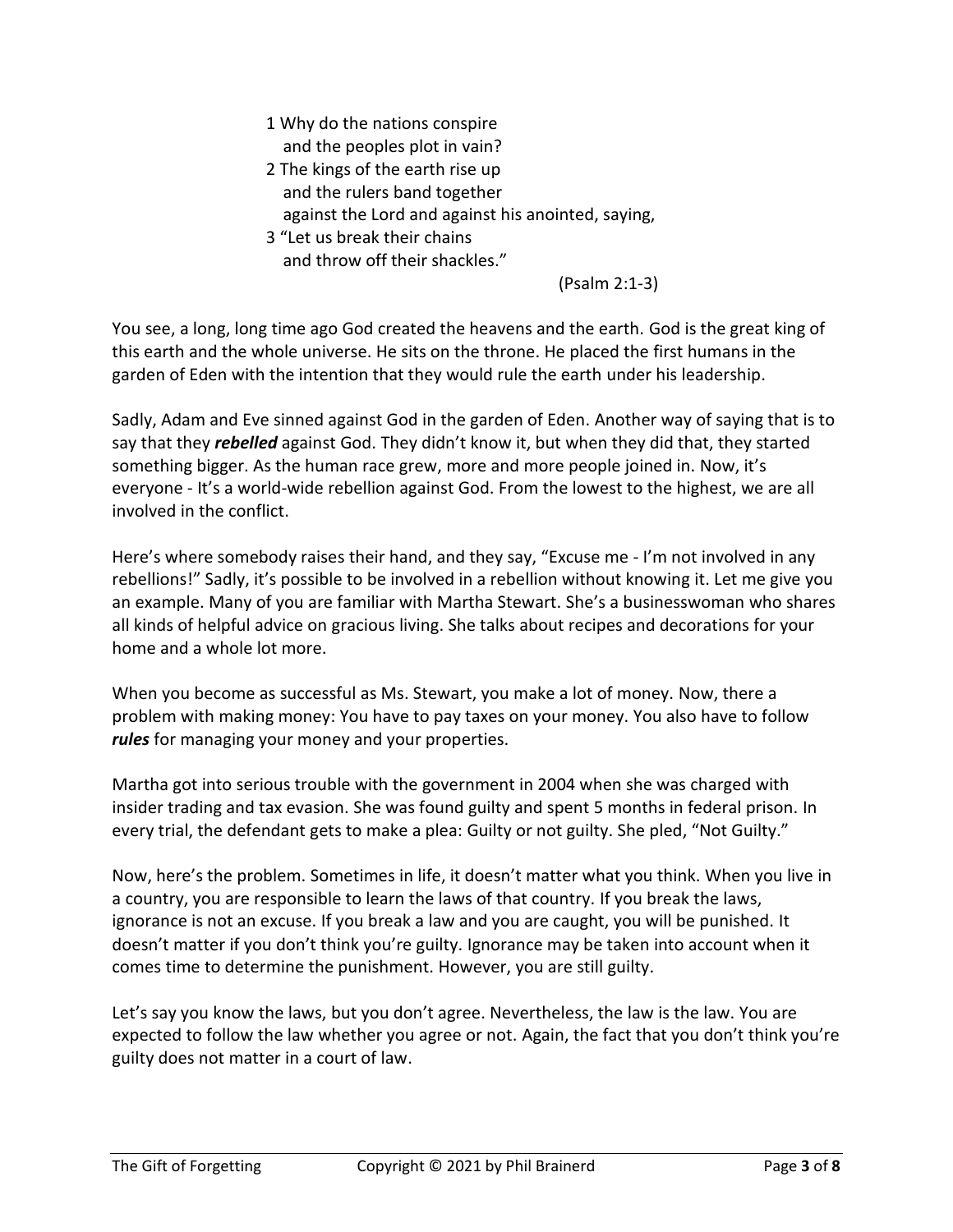There's another level to all this. We have to ask the question: "Who made the laws?" We live in a world where governments make the laws. In the United States, it may be a local government. It might be a county or a state. Or it might be the federal government. Here's the point: *If you break a law, you are in essence rebelling against the people who made the law.*

In a world run by human beings, it could be that a given law is unfair. You could argue that breaking laws made by fallible humans is not always such a bad thing. So, here's the next question: Is there such a thing as a perfect law? Let's read something:

The law of the Lord is perfect… (Psalm 19:7)

Yes, there is such a thing as a perfect law - The law of the Lord. "The law of the Lord if perfect."

What allows God to make perfect law? Let's read something that God said to the prophet Isaiah:

> 8 "For my thoughts are not your thoughts, neither are your ways my ways," declares the Lord. 9 "As the heavens are higher than the earth, so are my ways higher than your ways and my thoughts than your thoughts." (Isaiah 55:8-9)

You see, God is infinite. He is all-wise. He is all-knowing. Those things allow him to make the best law. He is also good. He is holy. The word "holy" means several things: One is to say that God is free from any moral blemish. He is perfect. Those things, allow him to make perfect law.

If we break the laws of earthly rulers, we *rebel* against those rulers. If we break the perfect laws of God, we rebel against *him*.

How many people are there on our planet? At current count, more than seven billion. How many of them have broken God's laws? The apostle Paul tells us:

…for all have sinned and fall short of the glory of God… (Romans 3:23)

There are more than seven billion people on our planet, and all of them have sinned. All have rebelled. That's a whole lot of rebellion.

Recall, in our universe, there are lots of invisible things - Things we can't see. That's one of the things that makes dealing with sin difficult. We don't always see the sin. And, we don't always see the results.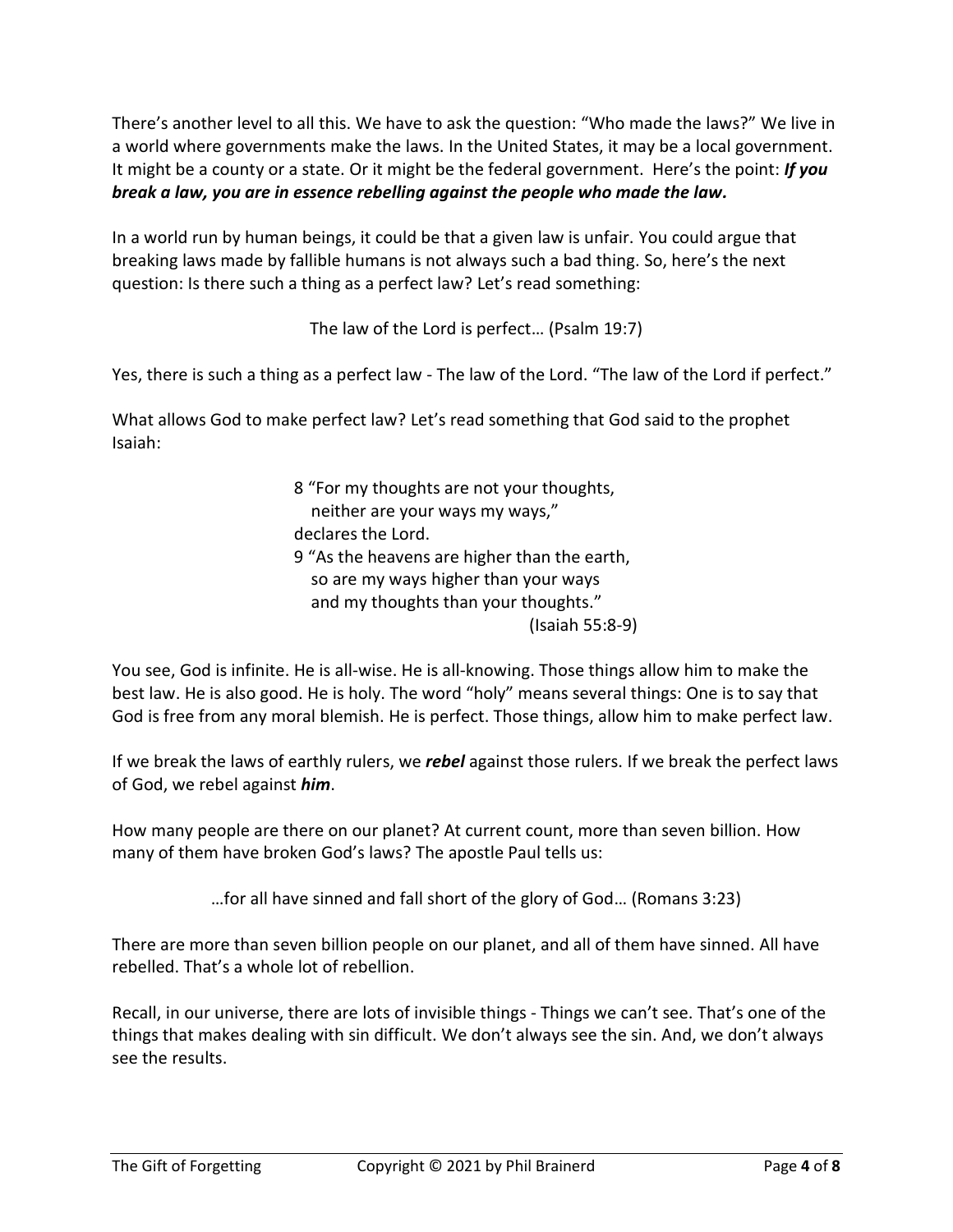So sadly, yes, we have all participated in the rebellion. That's why God looks down from heaven and sees a warzone.

Here's where we need to ask a really hard question: What should God do to people who have rebelled against him? The apostle Paul has more to say about the problem of sin and rebellion.

For the wages of sin is death… (Romans 6:23)

What should the perfect God, who wrote the perfect law, do to people who have rebelled against him? We're told that the wages of sin is death.

Well, this is all bad. What do we do? Do we just sit around waiting for judgement? No. Why? Because of what the angels said: "…on earth peace". When the angels came, they brought a message from God. Here's the message: *He is making an offer of peace.*

How does that work? Let's think this through. All have sinned. The wages of sin is death. So, in order to offer us peace, we have to do something about the problem of sin. So here is what God is willing to do: *He is willing to offer to us the gift of forgetting.*

Let's read from the prophet Isaiah:

"I, even I, am he who blots out your transgressions, for my own sake, and remembers your sins no more. (Isaiah 43:25)

Look at that: "…and remembers your sins no more." So, God offers to us, to you and to me, the gift of forgetting. He is willing to forget our sins, so that we can have peace with him.

Now, we could stop here and enjoy this wonderful truth from the Scriptures. However, it becomes even more precious if you understand how it works. So, let's take a few minutes to understand this.

The first thing we see is that God *blots out* our transgressions. What does that mean?

You see, everything that you have done in your life is seen by God. Think about that. There is nothing you've ever done that is invisible to God. Scary, huh? And you know what? He *remembers* everything he sees.

The apostle John saw a vision of this. In his vision, he saw the end of the age. Here's what he was allowed to see: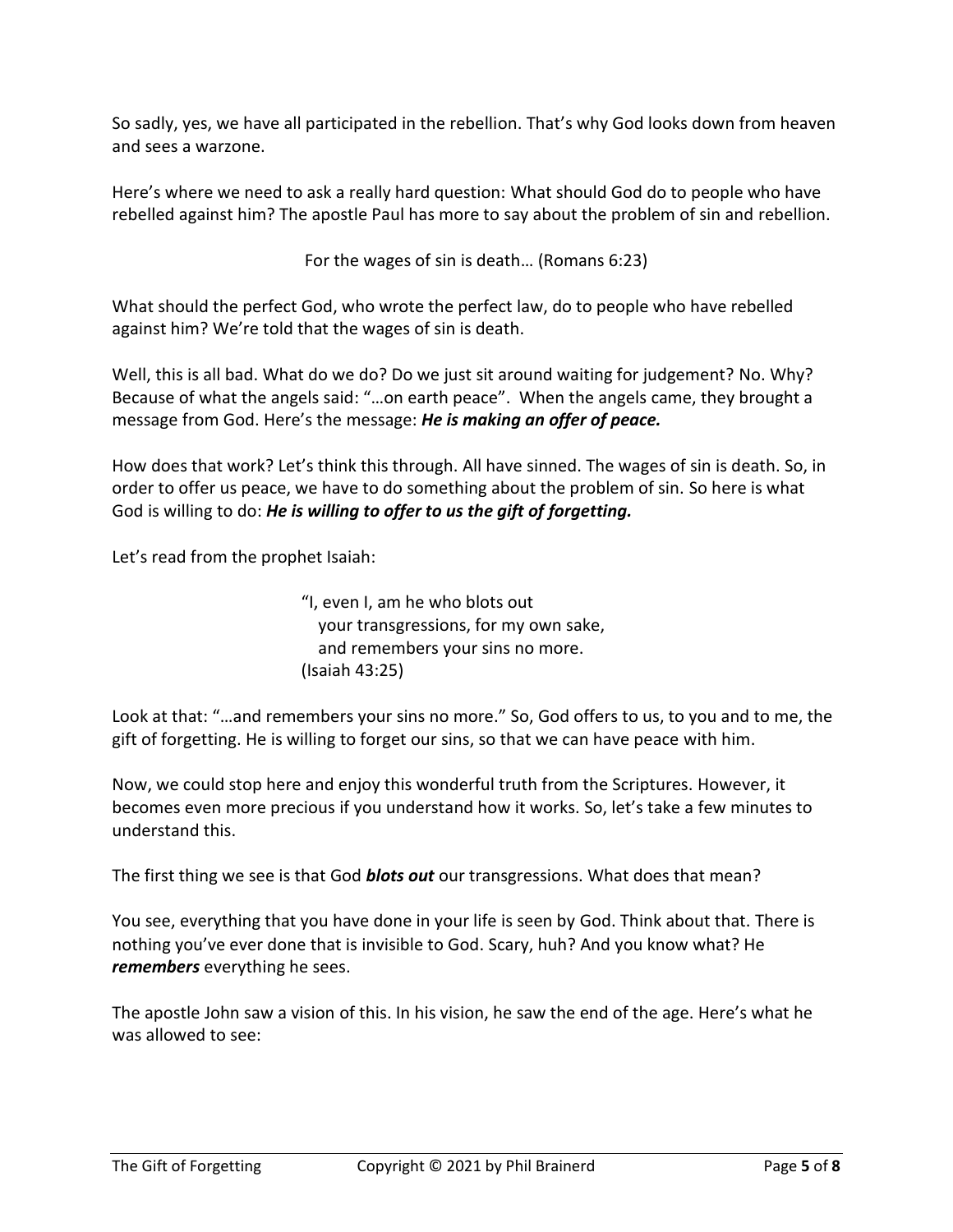12 And I saw the dead, great and small, standing before the throne, and books were opened. Another book was opened, which is the book of life. The dead were judged according to what they had done as recorded in the books. (Revelation 20:12)

According to this, everything that everyone has done is written in a book. That includes the good and the bad. Here's what God's offering: He says he's willing to *blot out* the bad.

Notice, he doesn't say "erase". We've all tried to erase things. When you erase, there is always a little something left over. God says he's willing to "blot out" our sins. That way he will remember them no more.

Let's consider what this looks like in the eternal realm.

You will again have compassion on us; you will tread our sins underfoot and hurl all our iniquities into the depths of the sea. (Micah 7:19)

This is a symbolic image: God will throw our sins into the depths of the sea. I heard of a pastor who was very creative. He had someone make a pool in the front of his church. Then, he gave everyone a pebble. Then, he had everyone get up and walk to the front of the church. There, they all took turns throwing their pebbles into the pool. Once the pebble went in, people couldn't see it anymore.

That's creative. Only it's limited. Here's why: Our sins are not like a pebble. Our sins are like a boulder - A boulder so big that we could not possibly pick it up and move it. Instead of picturing a pebble, picture that. Then imagine that a giant comes along - A giant so big, that he can easily pick up the boulder and hurl it out into the ocean. It goes a hundred miles out and sinks into water so deep that no one will ever find it. That's the picture here. God is willing to "hurl all our iniquities into the depths of the sea". And once there, he remembers them no more.

In another place, it says this:

…as far as the east is from the west, so far has he removed our transgressions from us. **(**Psalm 103:12 NIV)

There are only two ways to measure direction on planet earth: There's north and south, and there's east and west. They're different. Here's why: There *is a limit* to how far you can travel with north and south. If you go far enough north, you're at the north pole. Then, you can only go south. If you go far enough south, you're at the south pole. Then, you can only go north.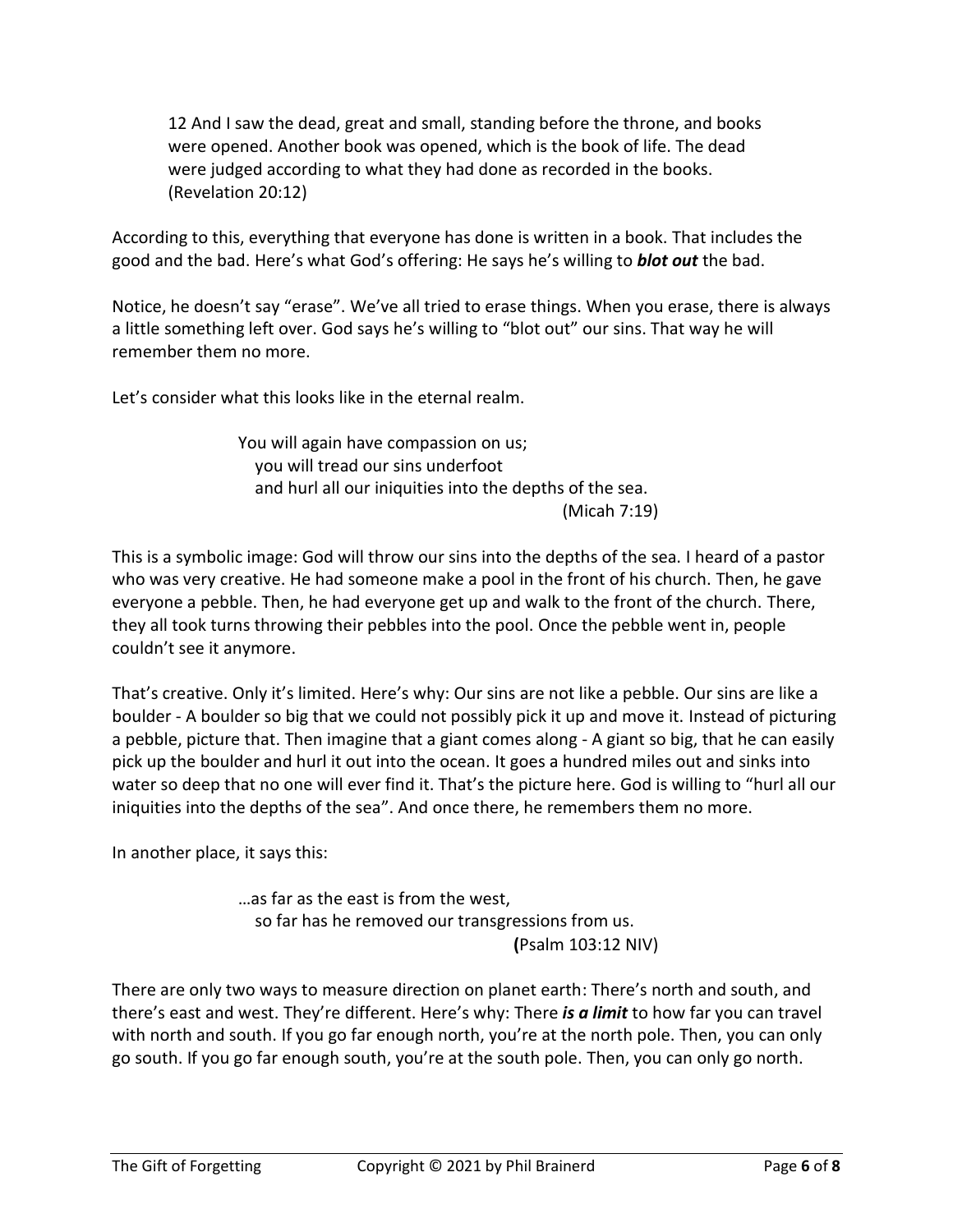But east and west have no limit. You can travel east. And travel some more. And you never reach the end of east. It's the same with west. There's no limit.

That's how far God will remove our sins from us: As far as the east is from the west. Once they are removed, he will remember them no more.

Let's ask another question: How does God do this? There's a word that mobsters on TV and in movies sometimes use: "Fuhgeddaboudit". In other words, "no big deal". Is God like the mobsters we see on TV and the movies? Does God look at our sins and say that? Does he think our sins are no big deal?

No, God is much, much more. There are things that go along with being the King of the Universe. The perfect God is also the perfect judge. He is responsible to make sure that justice happens. If he just lets everything go that wouldn't be justice.

How about the serial killer? Does God say, "Hey, you killed 20 people. You tortured them before you murdered them. Fuhgeddaboudit!"

No. We read earlier that sin has wages: "The wages of sin is death." For true justice to occur, a price must be paid. When there is sin, *someone has to die*.

That's the most wonderful part of Advent. Justice came through Jesus Christ. We only read part of that verse. Here's the whole sentence.

For the wages of sin is death, but the gift of God is eternal life in Christ Jesus our Lord. (Romans 6:23)

When Jesus was born in Bethlehem, he didn't come to have a big party on the earth. He came for many reasons, but one of them was to die for the sins of the world. He died to pay the penalty for our sins. The apostle Paul wrote about it:

3 For what I received I passed on to you as of first importance: that Christ died for our sins according to the Scriptures, 4 that he was buried, that he was raised on the third day according to the Scriptures… (I Corinthians 15:3-4)

So Christ died for our sins. He paid the price. Because he paid the price, God can offer us the gift of forgetting.

Here's where this becomes practical: What do you have to do to receive this gift? Are you taking notes? Here's what you have to do: Ask! Let's read what the psalm writer, King David, asked of God when he sinned:

Hide your face from my sins and blot out all my iniquity. (Psalm 51:9)